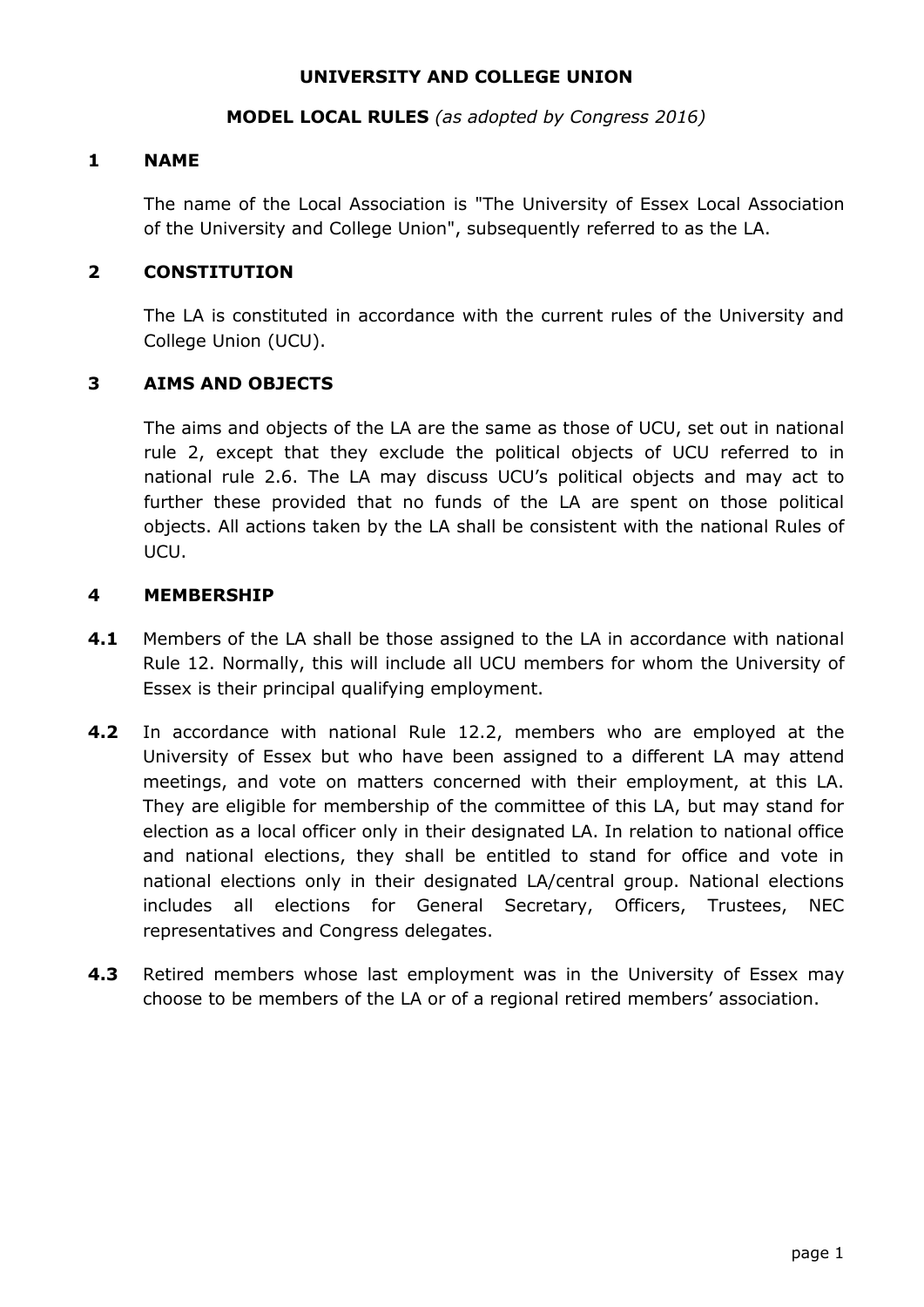### **5 SUBSCRIPTIONS**

- **5.1** Each member of the LA will pay, in accordance with procedures determined by the NEC, a subscription to the funds of UCU consisting of the current national subscription as determined by the NEC, and any current local subscription agreed by the LA.
- **5.2** The local subscription will be approved by a decision of the annual general meeting and published to all members.

### **6 USE OF FUNDS**

- **6.1** All expenditure by the LA must further the objects of the LA. The finances of the LA shall be conducted in accordance with arrangements determined by the National Executive Committee which shall include an audit and report prepared in accordance with instructions issued by the Honorary Treasurer.
- **6.2** No funds of the LA will be used for affiliation to a political party, or for the furtherance of the union's political objects. Under trade union legislation, any expenditure on political objects must be made from a designated political fund, which is established and continued by a vote of the membership every ten years. This fund, set up in accordance with UCU rules 31 and 38, is one per cent of membership subscriptions and members may opt out of paying it. All expenditure on political objects must be made nationally out of this designated political fund; expenditure on political objects cannot be made out of local funds. Political objects may be broadly described as electoral or other party political activities.
- **6.3** The funds of the LA will be used for:
- 6.3.1 Costs incurred in the proper conduct of the business of the LA, as agreed by the committee.
- 6.3.2 Payment of the expenses of any members duly appointed by the LA to represent it.
- 6.3.3 Payment of other such expenses as will from time to time be determined by a majority of members present and voting at a quorate general meeting of the LA, subject to 6.1 and 6.2 above.
- 6.3.4 Donations to charities or other bodies whose objects are consistent with those of the LA. Donations greater than £100 must be approved by a general meeting of the LA; donations below this amount may be approved by the committee.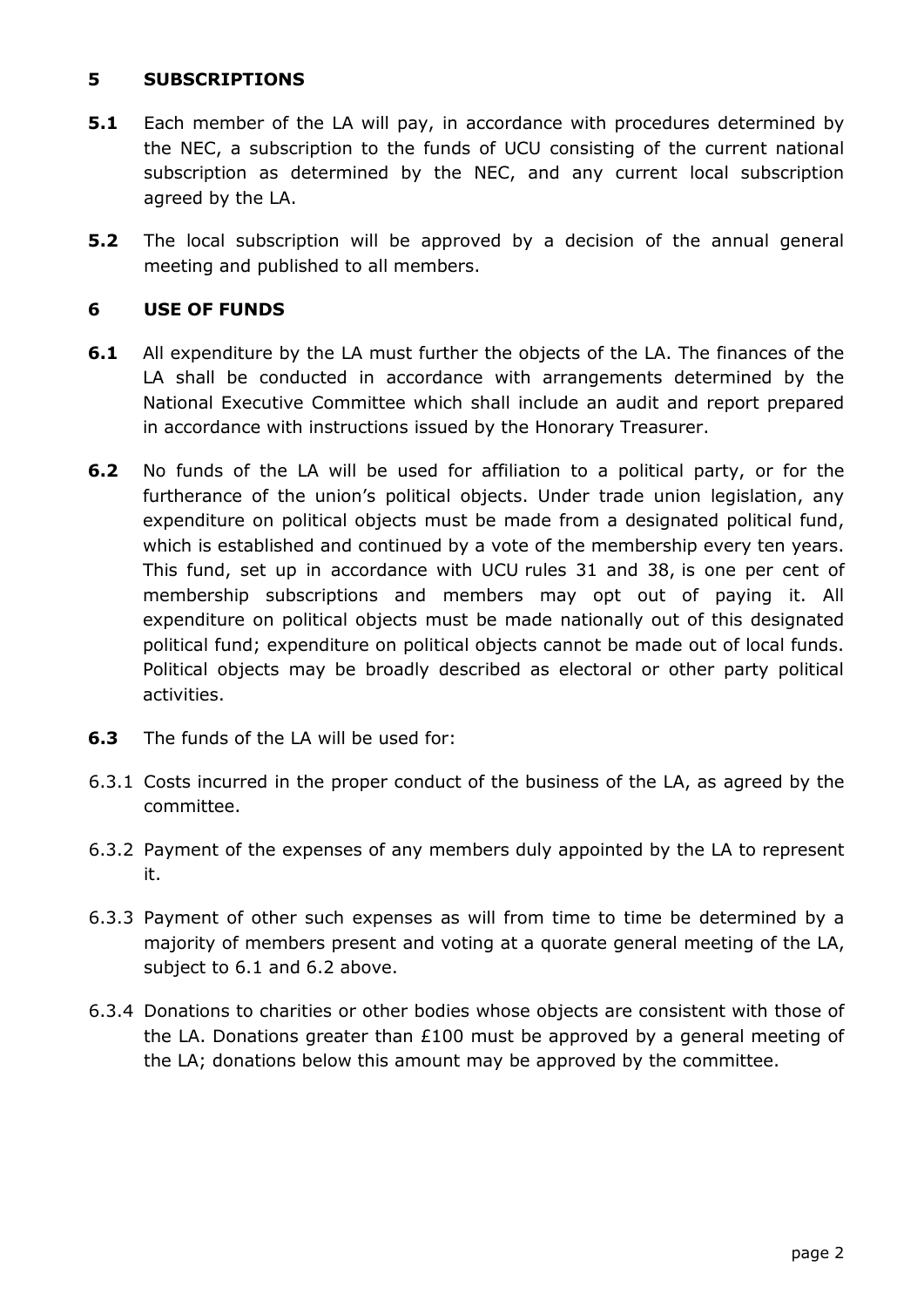# **7 COMMITTEE**

- **7.1** There will be a committee responsible for conducting the day-to-day business of the LA. The committee will meet not less than once every four months. Not less than one third of those who are at that time members of the committee must be present to form a quorum at any meeting.
- **7.2** If presented with a written request signed by half of the members of the committee, the president must call a meeting of the committee to take place not later than 5 working days following the day on which that written request is received.
- **7.3** The committee will consist of:
	- a) the Officers as specified below,
	- b) up to 20 ordinary members elected annually from members of the LA.
	- c) up to 4 members co-opted by the annual general meeting or by the committee who will serve to the end of the term of office of other committee members.
	- d) any member of the LA who is a member of the National Executive Committee of UCU
- **7.5** Where there is one LA in the institution, the committee shall elect (from among its own members) a Negotiating Committee to conduct negotiations. Where more than one LA exists in the institution, the Negotiating Committee shall consist of representatives elected by the Committees of all of the LAs in proportion to their membership.
- **7.6** The Negotiating Committee is the only body empowered to conduct negotiations with the institution. The negotiators may include the Regional Official, under circumstances determined by the General Secretary. The Negotiating Committee shall make appropriate arrangements for the appointment of its officers from among its membership.

## **8 OFFICERS OF THE LA**

**8.1** Members will be elected to the following officer roles within the LA:

The president The vice-president The treasurer The secretary The membership secretary The equality officer The anti-casualisation officer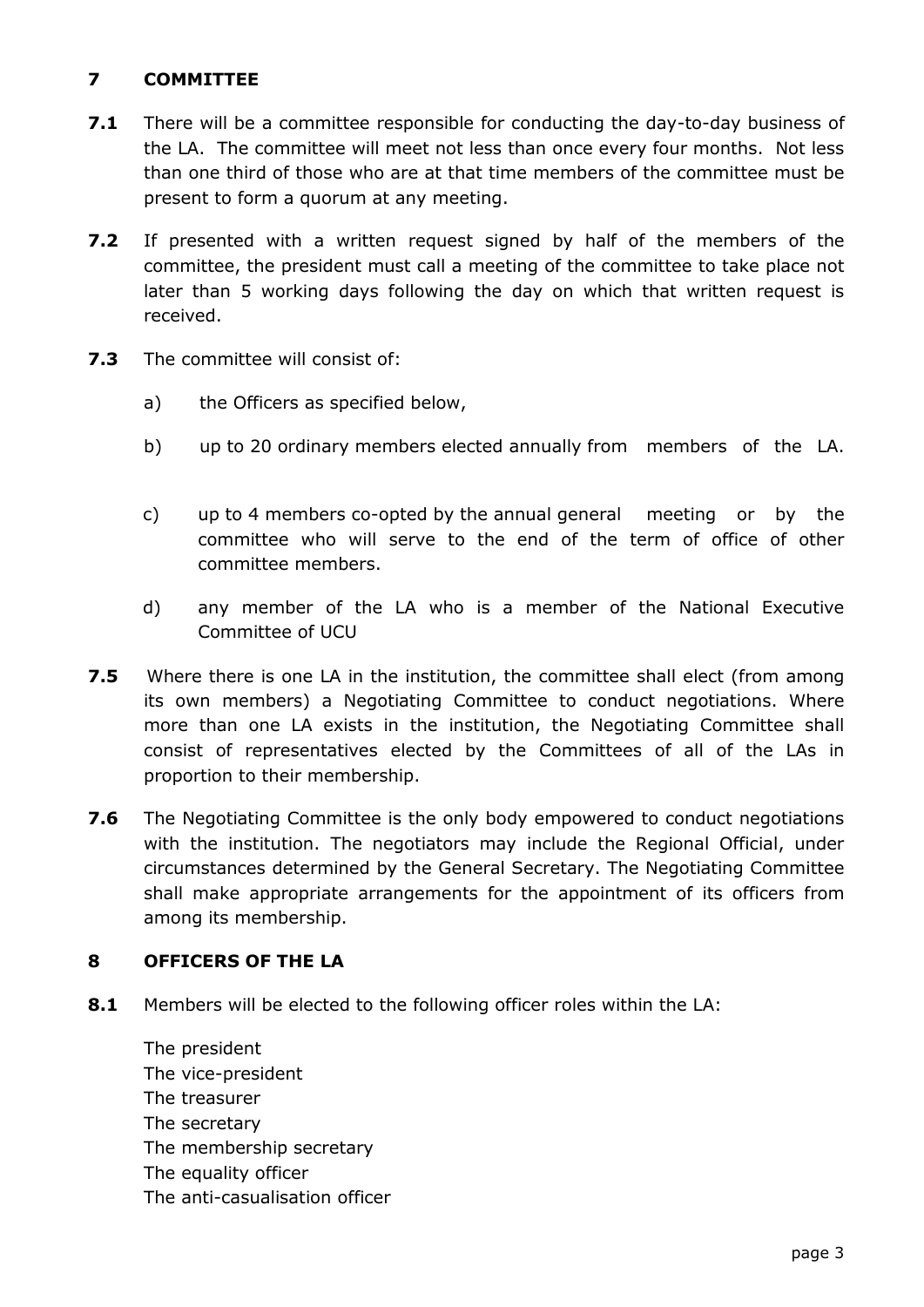*[other officers/representatives may be specified here, and elected in the order in which they are specified<sup>1</sup> ]*

These positions will be declared elected annually at the annual general meeting from members of the LA in accordance with Rule 9.

# **8.2 President**

The president will chair all general meetings and all committee meetings of the LA and perform such other duties as are laid upon the president by any rule or are decided by the committee. In the absence of the president these duties will be performed by the vice-president, failing which another officer as the committee decides. In accordance with normal practice, the president may, between meetings of the committee, take any action on behalf of the committee which is both urgent and necessary. Such President's Action must be reported for approval to the next committee meeting.

## **8.3 Secretary**

The duties of the secretary are to call general and committee meetings of the LA; to ensure that minutes of those meetings are kept; to organise membership circulations as the committee deems necessary; to arrange notification of local election and ballot results to all members; and to perform such other duties as are laid on the secretary by any rule or are decided by the committee. In the absence of the secretary, the secretary's duties will be performed by another officer as the committee decides.

#### **8.4 Treasurer**

The treasurer will have custody of the funds of the LA and authority to make payments from them in accordance with the rules as the need arises. The treasurer's duties will be to keep the books of the LA; to present the accounts of the LA for auditing as necessary; to present these audited accounts to a general meeting of the LA, to publish them to all members of the LA, and to submit a copy forthwith to the honorary treasurer of UCU. In the absence of the treasurer, the treasurer's duties will be performed by another officer as the committee decides.

## **8.5 Membership/Recruitment Secretary**

-<sup>1</sup> The list of officers and committee positions in these model rules is not exhaustive. *Branches may – and are encouraged to - add further elected officer roles or specific elected committee roles, such as representative for environmental issues, representative of academic-related staff, faculty or department representatives, or representatives for other significant groups of employees who may not otherwise be represented on the committee.*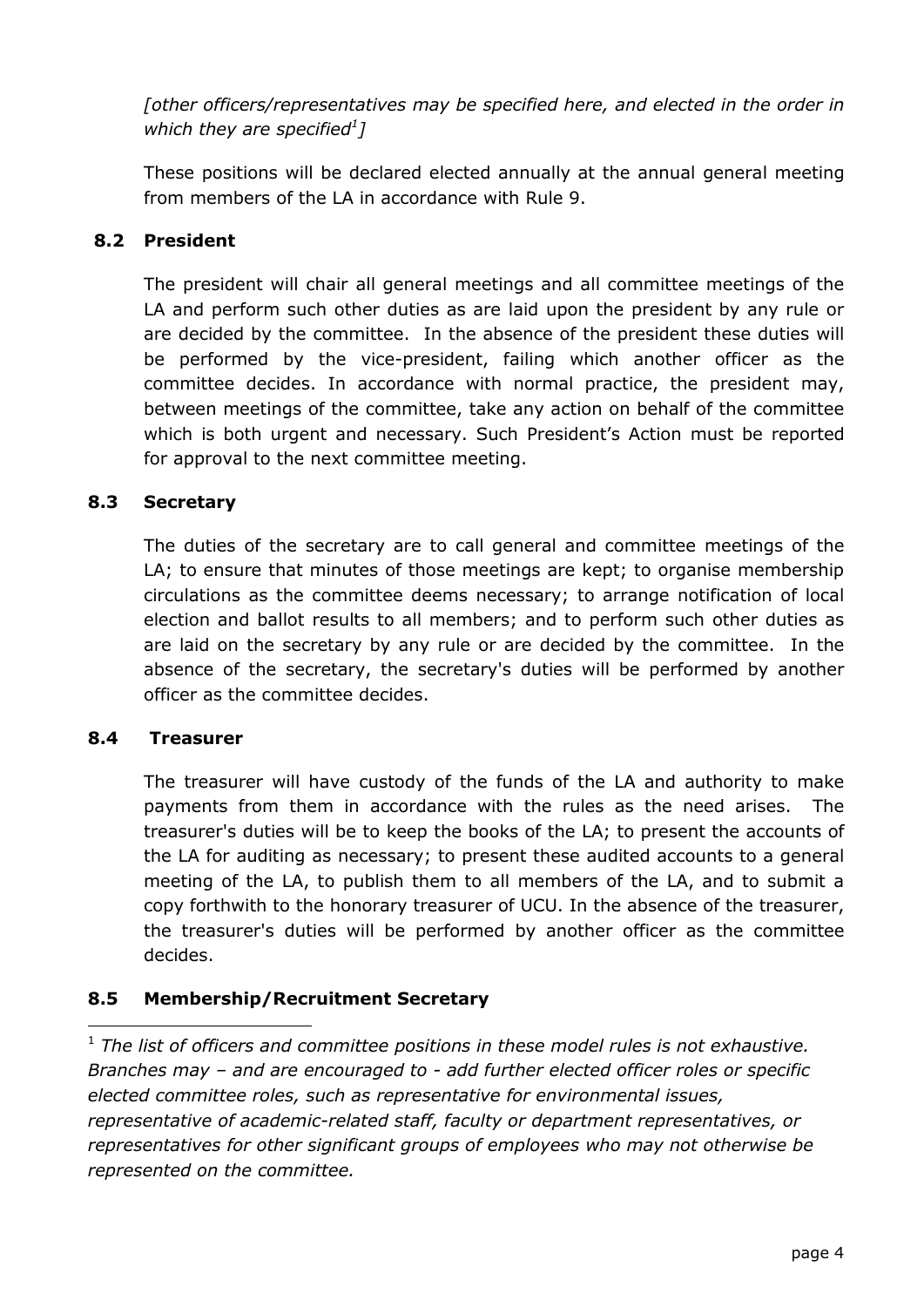The membership/recruitment secretary will be responsible for recruitment and for keeping any membership records that are necessary at local level. The membership secretary will provide membership information promptly to UCU in accordance with instructions from UCU Head Office or Regional Office to enable statutory and rule requirements of membership records to be met. In the absence of the membership secretary, these duties will be performed by another officer as the committee decides.

### **8.6 Equality officer**

The equality officer will:

- i) have knowledge of and commitment to relevant issues, and be willing to undertake training according to the needs of UCU, monitor the implementation of equality policies within the institution, and, where appropriate, encourage and support local negotiations on equality matters
- ii) monitor the volume and nature of personal casework which involves equality issues to ensure that the LA has appropriate mechanisms in place for handling such cases
- iii) where appropriate, provide information, encouragement and support to members about equality issues
- iv) ensure that UCU's national annual meetings, and any other relevant events and opportunities for women, black members, lesbian, gay, bisexual and transgender members and disabled members are publicised locally, that members from all groups are encouraged to participate, and that the LA maximises the opportunities for recruitment and organisation amongst all groups
- v) where appropriate, provide liaison between the LA and UCU's equality structures

In the absence of the equality officer, these duties will be performed by another officer or officers as the committee decides.

**8.7** The role of anti-casualisation officer will be filled by a member whose main employment is casualised, or who has, in the two years prior to their nomination, been in casualised employment as their main employment.

#### **8.8 Casual vacancies**

If an office is vacant and no ballot is being held for that office, the committee is empowered to fill the vacancy, either from members of the committee itself or from the general membership of the LA. Officers so appointed will retire at the same time as if they had been duly declared elected at the last Annual General Meeting.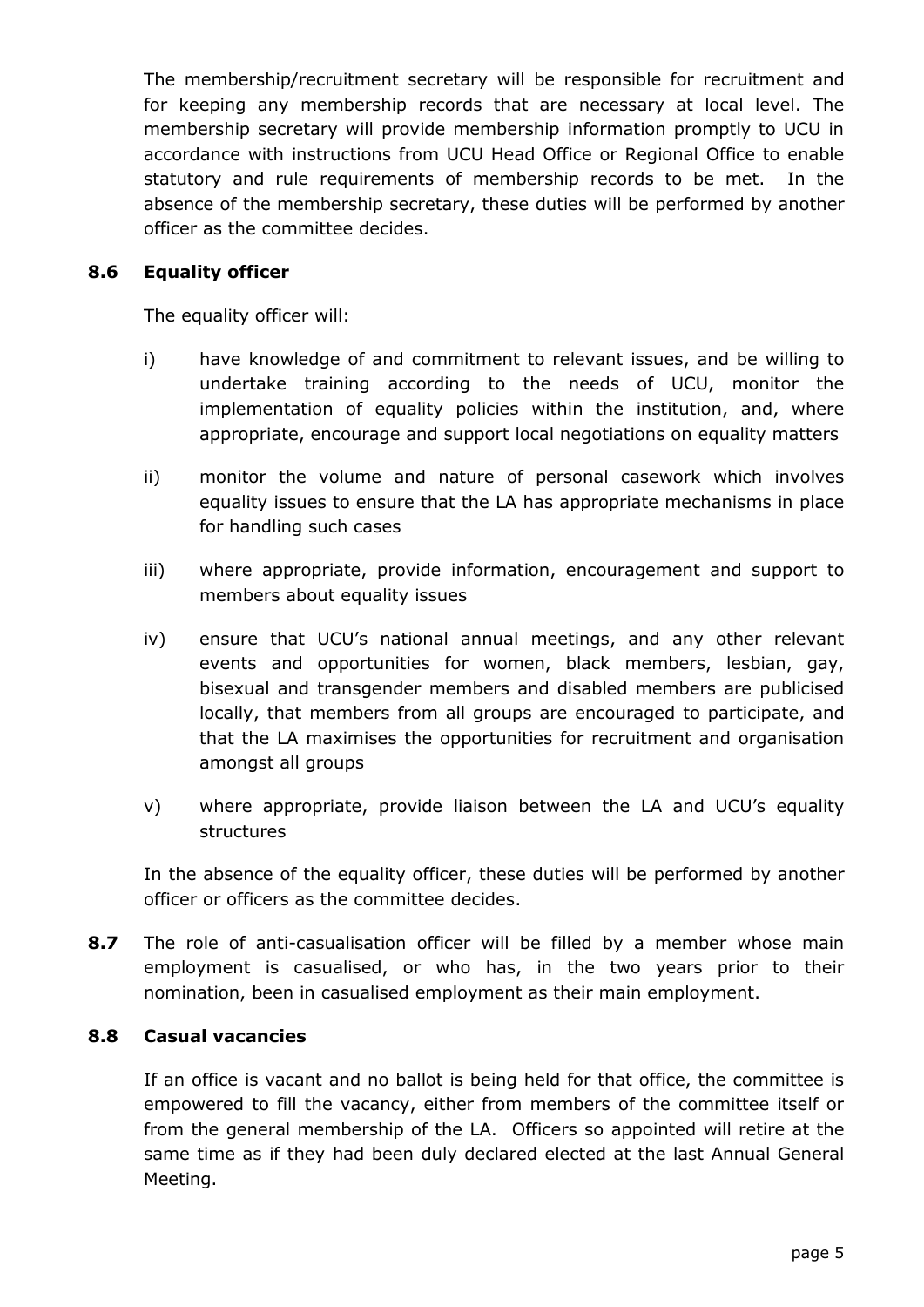#### **9 ELECTIONS OF ORDINARY MEMBERS OF THE COMMITTEE AND OFFICERS**

#### **9.1 Returning Officer**

The local committee will appoint a returning officer for elections who is neither a candidate for any office in the LA nor a member of the committee.

#### **9.2 Nominations**

All nominations will be received in writing by the returning officer no later than the day that is 28 days before the day of the annual general meeting. Nominations must be accompanied by the written consent of the nominee and supported by the identifiable signatures of 2 members of the LA.

#### **9.3 Eligibility to stand for election**

Retiring officers will be eligible for re-election, except that the president and vice-president may normally hold office for not more than 5 successive years in any one capacity.

A member may not normally be declared elected to more than one officer or ordinary position of committee membership.

#### **9.4 Elections**

Subject to rule 10.4, if there is only one eligible candidate for any officer vacancy that candidate will be declared elected.

If the number of candidates to be ordinary members of the committee does not exceed the number of vacancies, those candidates will be declared elected.

If there is either more than one eligible candidate for any officer vacancy or more candidates than there are vacancies of ordinary members of the committee a ballot of the members of the LA will be conducted in accordance with rule 10.

### **9.5 Term of Office**

The term of office of an officer or ordinary member of the committee elected under this rule 9 will be the academic year following the annual general meeting, or such other period of approximately one year as the AGM determines (normally from the end of one AGM to the end of the next).

#### **10 CONDUCT OF BALLOTS**

- **10.1** All ballots will be conducted in accordance with this rule, other than industrial action ballots which will be conducted in accordance with national rules.
- **10.2** If required, a ballot for officer posts will be held in accordance with 10.3.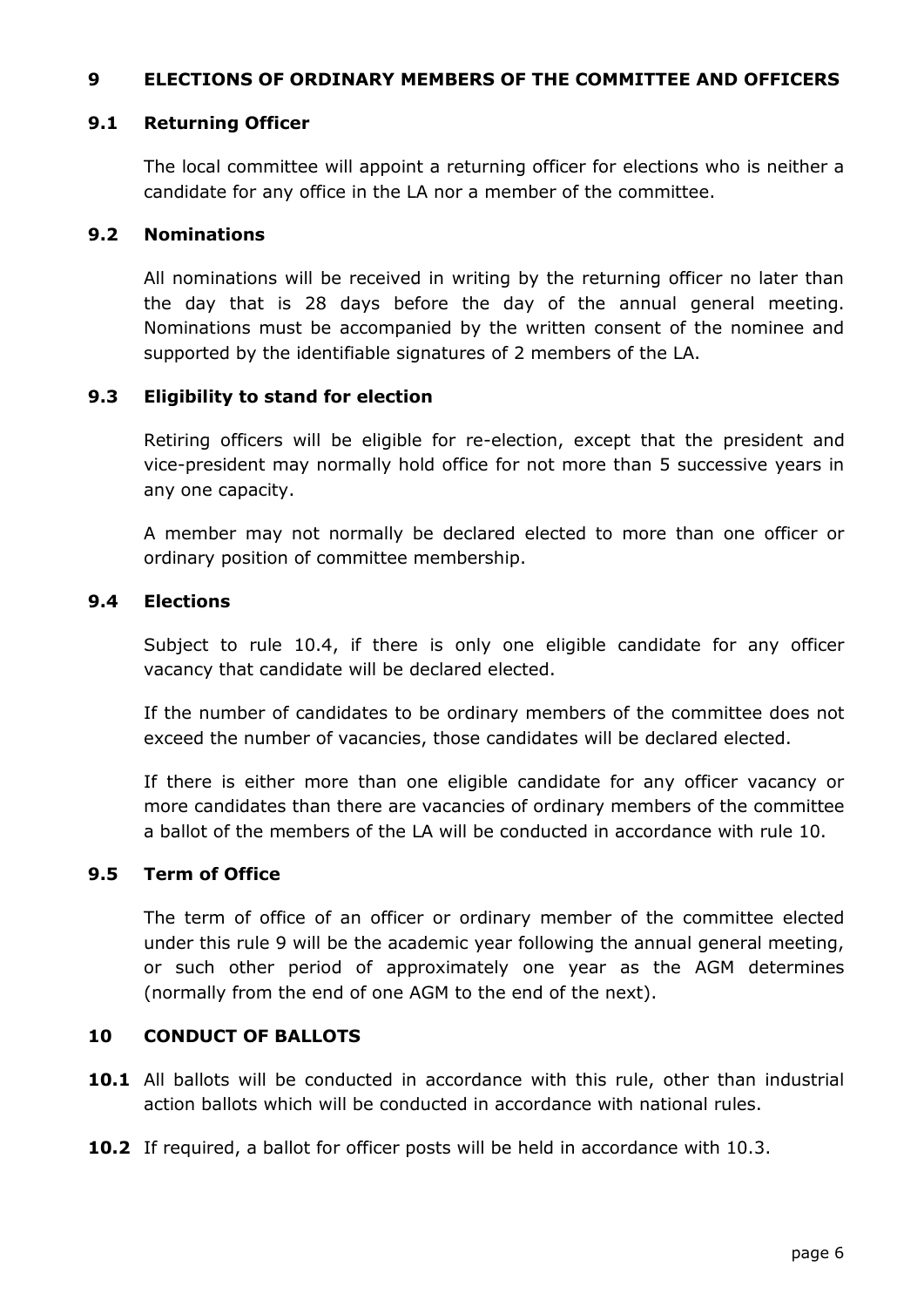# **[LAs should choose either A or B]**

**A:** A ballot for ordinary committee members will be held in accordance with 10.3. *[not selected by the LA]*

**B:** A ballot for ordinary committee members will be held by a vote at the AGM. *[selected by the LA]*

- **10.3** Not later than the end of the day that is fourteen days before the date fixed for counting the ballot, the ballot forms will be sent to each member of the LA. The Returning Officer will supervise the conduct of the ballot including the distribution of ballot forms and will fix the date and time for starting the count of the ballot. The ballot will be secret. Ballots will be counted in accordance with the method determined by the returning officer. Where appropriate and practicable, the single transferable vote system will be used.
- **10.4** When officer and committee ballots are conducted over the same time period, they will be counted in the following order: officer and other positions set out in rule 8.1, in the order in which they are set out in that rule, followed by ordinary committee members. If a person is a candidate in two or more elections over the same time period for positions that cannot be held concurrently under rule, after the successful election of that candidate to a position, votes for that candidate will be disregarded in subsequent elections.
- **10.5** The result will be notified in writing by the Returning Officer to the secretary and as soon as practicable by the secretary to the members of the LA and to the General Secretary of UCU.

## **11 ELECTION OF CONGRESS REPRESENTATIVES**

**[Note: 11A is for use in institutions with a single LA, 11B is for use in institutions with more than one LA, 11C is for use in institutions with less than 100 members which will be aggregated with another institution.]**

#### **11A Election of Congress Representatives**

Congress representatives will be elected annually from members of the LA. Any ballot that is necessary will be conducted in accordance with Rule 10. Where an elected representative is unable to attend a particular Congress, a substitute may be elected by a General Meeting. If this is not possible, a substitute may be elected by the Committee. Names of the representatives will be notified to the General Secretary in accordance with published procedures.

#### **11B Election of Congress Representatives (multi-site branches)**

Congress representatives will be elected annually from among the members of all branches within the institution. Any ballot that is necessary will be conducted across all members in the institution, in accordance with rule 10, for which the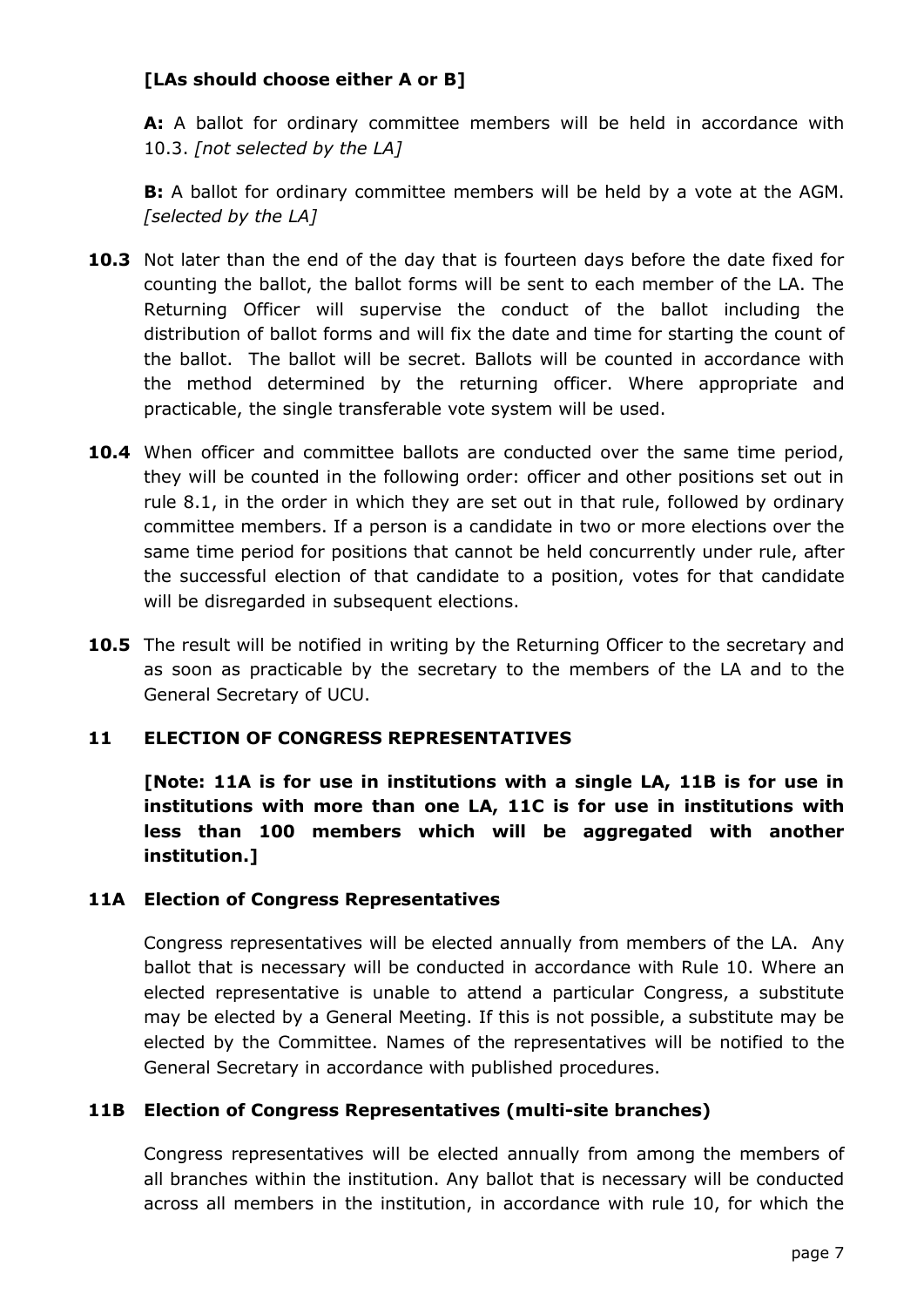Negotiating Committee (formed in accordance with 7.5 above) will appoint a returning officer who is neither a candidate in the election nor a member of the Negotiating Committee or any branch committee. Where an elected representative is unable to attend a particular Congress, a substitute will be appointed by the Negotiating Committee. Names of the representatives will be notified to the General Secretary in accordance with published procedures.

# **11C Election of Congress Representatives (institutions involved in aggregation)**

A Congress representative will be elected from among members in the institutions aggregated with this branch under national rule 17.1 in accordance with guidance issued by the Congress Business Committee.

## **12 REMOVAL FROM OFFICE**

Any member of the committee (including the officers and other persons elected to represent the LA) may be removed from office by resolution at a general meeting (including an extraordinary general meeting) of the LA provided that (a) the terms of any such proposed resolution are received by the secretary not later than the day that is fourteen days before the day of the general meeting and (b) the proposal for such a resolution is supported in writing by not less than twenty-five members or 25% of the membership, whichever is less. Upon receipt of such a proposal the secretary will take all reasonable steps to ensure that that proposal is received by each member of the LA not later than the day that is seven days before the general meeting at which it is to be considered. Any general meeting which will have removed a member or members of the committee in accordance with the above will have power to replace any such member or members until such time as normal election of officers and other members of the committee next occurs.

#### **13 MEETINGS OF THE LOCAL ASSOCIATION**

There will be at least three general meetings of the LA each year, of which one will be designated as the annual general meeting. The Regional Official shall receive notice and minutes of all LA meetings. The General Secretary or nominee may attend all LA meetings.

#### **13.1 Annual General Meeting**

The annual general meeting will normally be held in June each year. The secretary will take all reasonable steps to ensure that notice of the annual general meeting is received by members not later than the day that is 42 days before the day on which the meeting is to be held. The secretary will take all reasonable steps to ensure that the agenda for the meeting is received by members not later than the day that is 14 days before the day on which the meeting is to be held.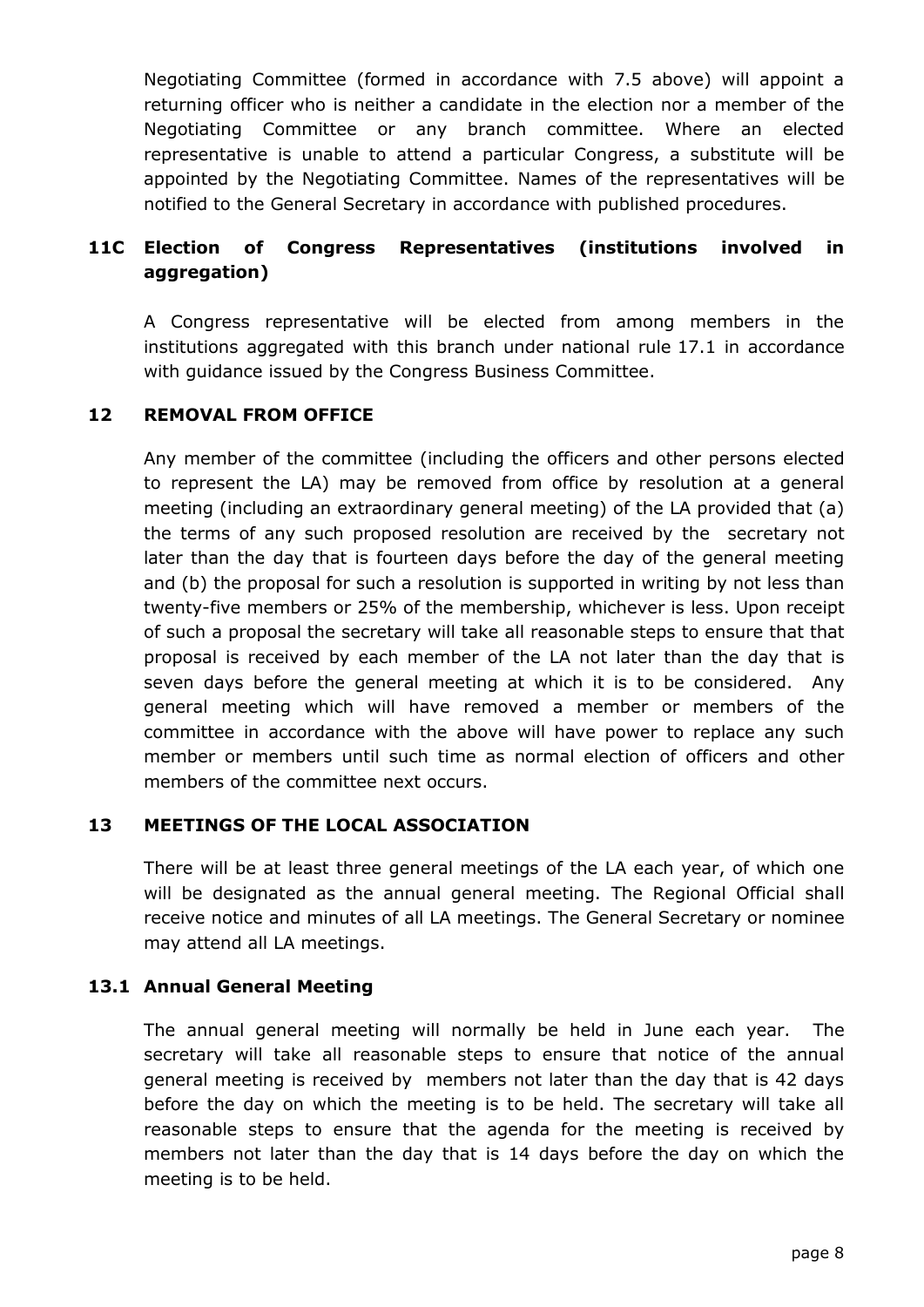The annual general meeting will normally receive the results of elections of the officers and committee members. It will appoint an auditor or auditors.

## **13.2 Other General Meetings**

The secretary will take all reasonable steps to ensure that notice of other general meetings is received by members not later than the day that is 14 days before the day on which the meeting is to be held.

### **14 EXTRAORDINARY GENERAL MEETING**

An extraordinary general meeting of the LA will be held either at the request of the Committee, or following receipt by the secretary of a requisition signed by at least the number of members equivalent to a quorum. Such a requisition will specify the topic or topics to be discussed. Requisitioned meetings will be arranged to take place not later than 10 working days after the day on which that requisition was received. The secretary will take all reasonable steps to ensure that notice of the extraordinary general meeting is received by members not later than the day that is 5 working days before the day on which the meeting is to be held.

### **15 EMERGENCY GENERAL MEETINGS**

**15.1** Where an issue is urgent and an emergency meeting is called by the Officers, the secretary will take all reasonable steps to ensure that notice of the emergency general meeting is received by members not less than 3 working days before the day on which the meeting is to be held.

#### **16 QUORUM**

At all general meetings, including extraordinary and emergency general meetings, of the LA a quorum will be one twentieth of the membership or 25 members, whichever is least. In any case, the quorum must be greater than the total size of the committee.

## **17 QUORUM ARRANGEMENTS FOR FORMAL BUSINESS**

Where an annual general meeting, extraordinary general meeting or general meeting is unable to complete items of formal business required by national or local Rules, or resulting from trade union legislation, or from membership of the TUC, or in relation to the local finances of the LA, because the meeting was not quorate, notice of a further meeting will be circulated to members to take place no later than 14 days after the date of the inquorate meeting. The agenda of the further meeting will be restricted to this incomplete, formal business. It will be quorate if three members are in attendance, except that in respect of the local finances of the LA, these three will not for purposes of the quorum include the LA treasurer or its local auditors.

#### **18 MOTIONS**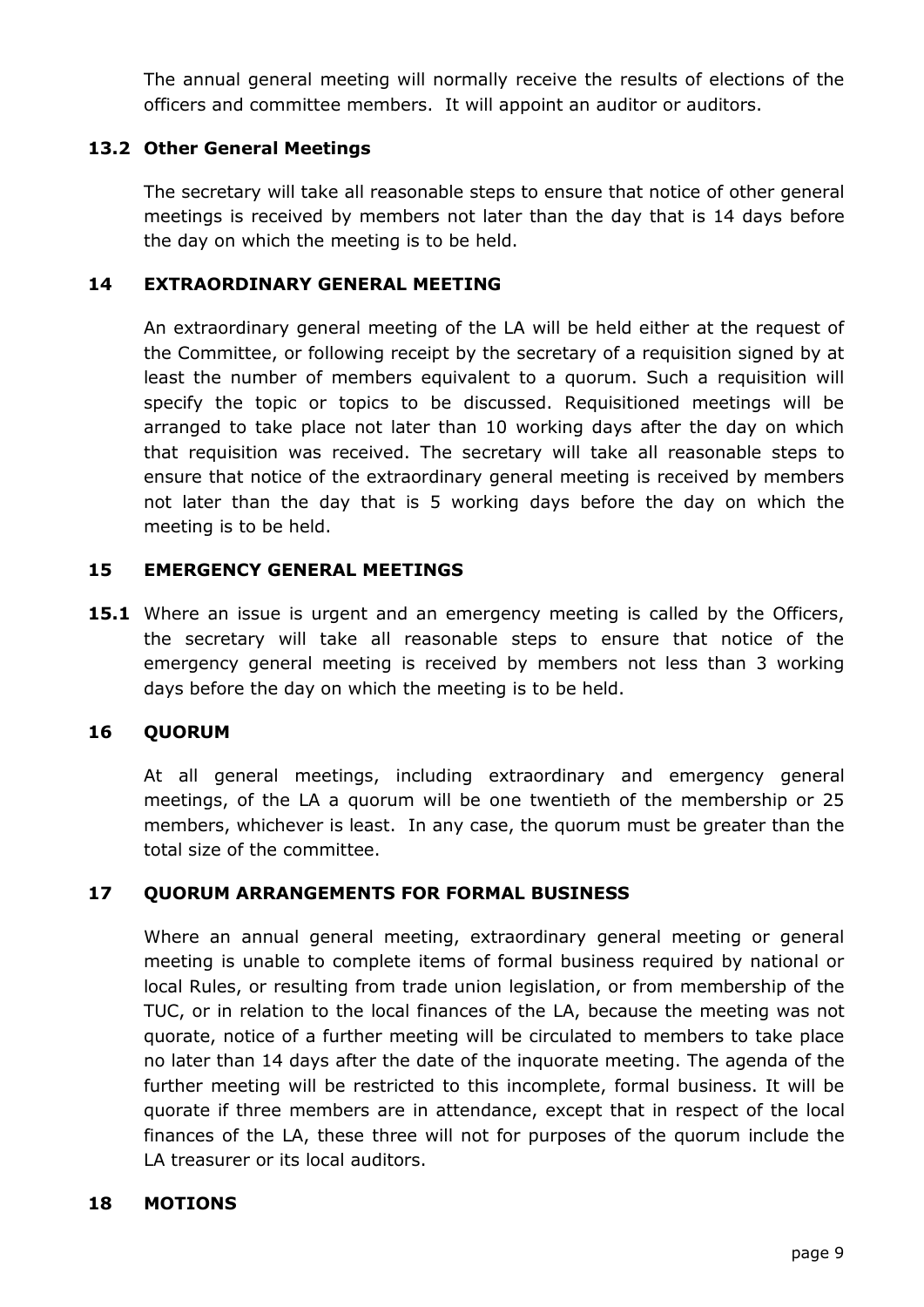A resolution of a general meeting is a motion that has been approved while that meeting was quorate by a simple majority of members present and voting except as provided elsewhere in these rules.

Any motion (other than an emergency motion) submitted by the LA to the Congress of the UCU will be circulated to all members of the LA and approved by a quorate general meeting of the LA. Amendments, which may not introduce new subject matters to motions, may be taken at the discretion of the chair.

Where a general meeting is called, and part of the business of this meeting is to approve motions for submission to the Congress of the UCU, and this meeting is inquorate, motions for submission to Congress may be subsequently approved in a manner determined by the Committee and consistent with the Standing Orders of Congress.

Emergency motions to Congress must be submitted in accordance with the Standing Orders of Congress.

## **19 MOTIONS TO NATIONAL MEETINGS AND COMMITTEES**

All motions to national Equality bodies, and national meetings and specialist committees of the Special Employment Interest Groups shall be submitted in accordance with national Rules and Standing Orders and should be approved by a properly convened meeting of members of the relevant special interest group, for which the quorum will be three, or by a quorate general meeting, or by the committee.

**Note:** Wherever possible and appropriate to their members LAs should establish specialist groups paralleling the national specialist groups defined in national Rules 23 and 25. (Currently these will in most institutions include academicrelated staff; fixed-term & hourly-paid staff, disabled members, black members, lesbian, gay, bisexual & transgender members, and women members.) Such groups should meet as required and prior to the relevant national meetings and an officer of the local committee should attend all group meetings.

## **20 RATIFICATION OF AGREEMENTS**

Any draft agreements must be ratified in accordance with regional or national ratification procedures where these exist.

## **21 VALIDATION**

No act done in good faith under these rules by the committee, an officer or any other person or body will be invalidated only by reason of the subsequent discovery of a defect in, or the expiry of, their appointment.

## **22 RULES**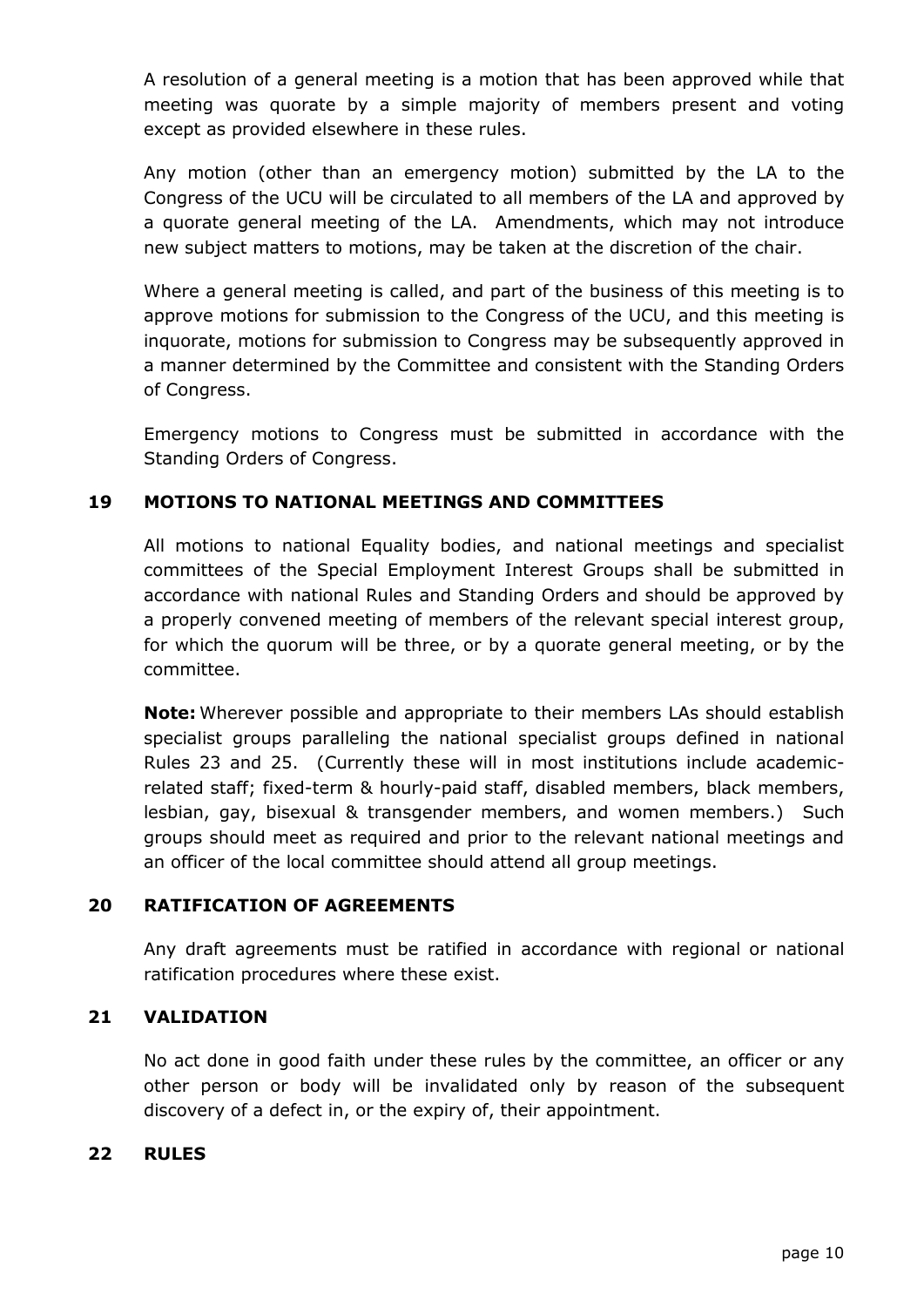No rule or rules of the LA will at any time be in conflict with a rule or rules of the UCU currently in force. Changes in the rules of the UCU will, where applicable, automatically constitute changes in these rules of the LA.

## **23 AMENDMENT OF RULES**

These rules of the LA may be amended by resolution of any quorate general meeting of the LA. Proposed amendments to these rules must be handed in writing to the secretary by the end of the day that is fourteen days before the day of the general meeting at which they are to be considered. The secretary will take all reasonable steps to ensure that these proposed amendments are received by members not later than the day that is 10 days before the day on which the meeting is to be held at which they are to be considered. Amendments to these rules require the support of at least two-thirds of the members present and voting at the general meeting at which they are considered, an abstention not being regarded as a vote for this purpose.

Alternatively these rules of the LA may be amended by membership ballot and, in that case, the support of at least two-thirds of those members casting a valid vote in that ballot would be required. Either the committee or a quorate general meeting may decide to hold such a membership ballot.

All rules of the LA and amendments to these rules will be subject to approval by the national executive committee of the UCU.

#### **24 SITE ORGANISATION**

Where members of a LA are employed on more than one site, the LA may, for the purposes of enhancing local organisation, make arrangements for the members on any site to elect appropriate site officers to perform functions agreed by resolution of the LA. Any such arrangements and functions must be consistent with the overriding responsibilities of the LA and its officers as set out in these rules.

## **25 COMMUNICATIONS**

-

Ballots conducted under these rules may be by post or in the case of electoral ballots by secure electronic means<sup>2</sup>. Officers of the LA should hold an up to date register of members' physical and electronic contact details for these and other communication purposes. Unless specifically determined by the LA, all other communications may be by email.

*Date these local rules approved: 22 Nov 2016 at a quorate branch General Meeting*

<sup>2</sup> *UCU head office is able with reasonable notice to organise secure online voting for branch electoral ballots.*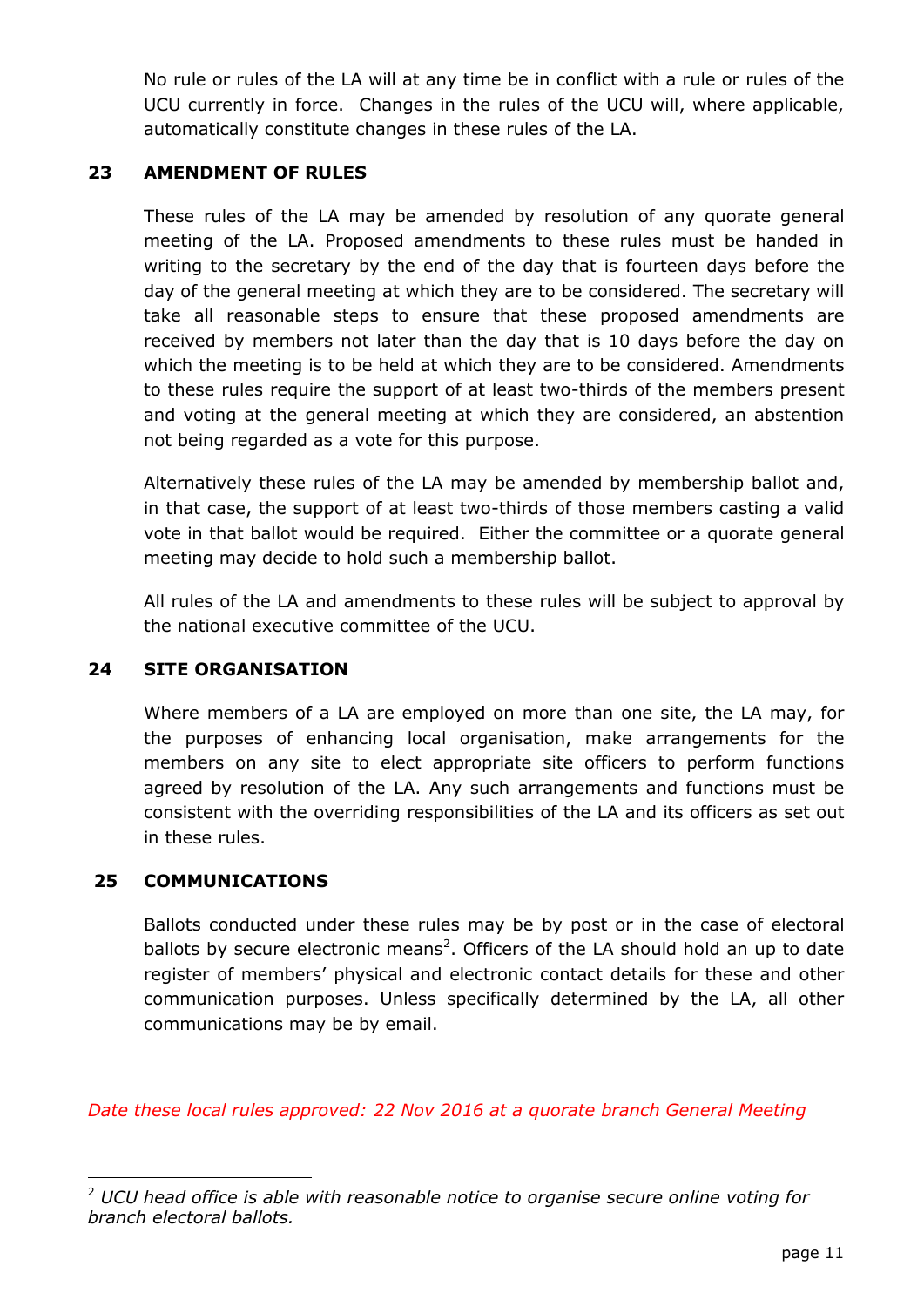### **Appendix 1 [Note: LAs may adopt these if they wish]**

# **STANDING ORDERS FOR THE CONDUCT OF BUSINESS AT LOCAL GENERAL MEETINGS**

*The arrangements for the quorum, calling of meetings and circulation of motions to meetings are as given in the rules of the LA.* 

#### **1 Business of the meeting**

In advance of the general meeting, the committee will determine the agenda and prepare recommendations as to the order in which the business is to be conducted. The committee will also decide on the duration of the meeting. The competent business of the general meeting will be the matters stated in the agenda circulated to members in accordance with the local rules.

#### **2 Chairing**

The president will chair the meeting. In the absence of the president, a vicepresident will chair the meeting, and in the absence of a vice-president, another officer of the LA. If there are no officers present, the meeting will elect a chair.

#### **3 Conduct of meetings**

The conduct of meetings will be the responsibility of the chair. The chair will have power to lay down time limits for the discussion of items on the agenda. The chair will rule on any question under the standing orders, or on points of order or information. A challenge to a ruling by the chair must be moved, formally seconded, there should be one speech in favour of the ruling, and then the challenge should be put to the vote without further debate. In a vote, such a challenge will require the support of two-thirds of the members present and voting at the meeting, an abstention not being regarded as a vote for this purpose.

#### **4 Minutes**

Minutes will be kept of all general meetings. The minutes of the previous meeting having already been circulated, the chair will call for any questions regarding their accuracy. When there are no further questions the chair will declare them (as amended, if necessary) confirmed. Members will then be at liberty to raise points arising out of the minutes, except on matters appearing elsewhere on the agenda.

#### **5 Voting**

Voting will be by show of hands, unless the chair directs otherwise. Tellers will be appointed at the beginning of the meeting. Decisions will be taken by a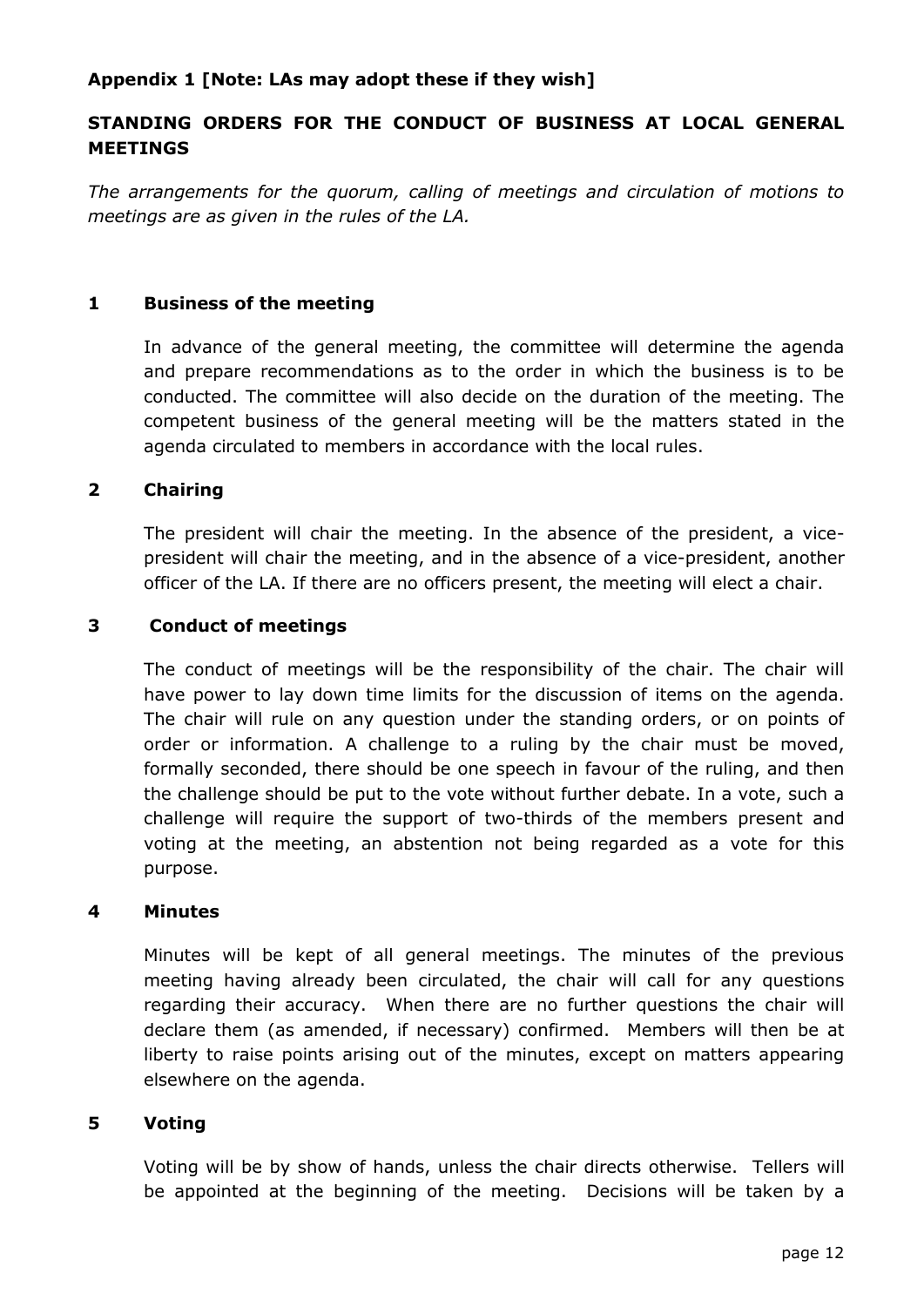simple majority of those present and voting, unless otherwise directed by these standing orders or the rules of the LA.

### **6 Motions**

All motions must be moved and seconded. Movers of motions may speak for five minutes. All other speakers may speak for a maximum of three minutes. Except at the discretion of the chair, no member will speak more than once on any motion, except that the mover of the motion will have a right to reply. Any member may formally second any proposition and reserve his or her speech until a later period in the debate.

Amendments from the floor of the meeting will be taken at the chair's discretion. All amendments must be moved and seconded.

### **7 Motions to close debate**

Any member of the meeting may seek to end the debate on a motion or amendment by moving THAT THE MEETING PROCEED TO NEXT BUSINESS or THAT THE QUESTION BE NOW PUT provided that there has been at least one speech each for and against the motion or amendment under discussion.

Such motions must be seconded and no speeches will be allowed on them but the vote on them must be taken straightaway. If either motion be lost, the same motion will not be moved until at least ten minutes have elapsed.

#### **8 Effect of motions to close debate**

If the motion TO PROCEED TO NEXT BUSINESS is carried, the debate will cease and no vote may be taken on the main question nor on any amendment; if it is lost, the debate will continue as if NEXT BUSINESS had not been moved.

If the motion THAT THE QUESTION BE NOW PUT is carried, the meeting will vote immediately on the proposition before it.

#### **9 Points of order**

Any member may, at any time, raise a point of order.

#### **10 Points of information**

Any member may, with the leave of the chair, raise a point of information.

#### **11 Withdrawal of propositions**

Permission to withdraw any proposition that is before the meeting may be granted by a simple majority of those present and voting at the meeting, an abstention not being regarded as a vote for this purpose.

### **12 Reference of motions**